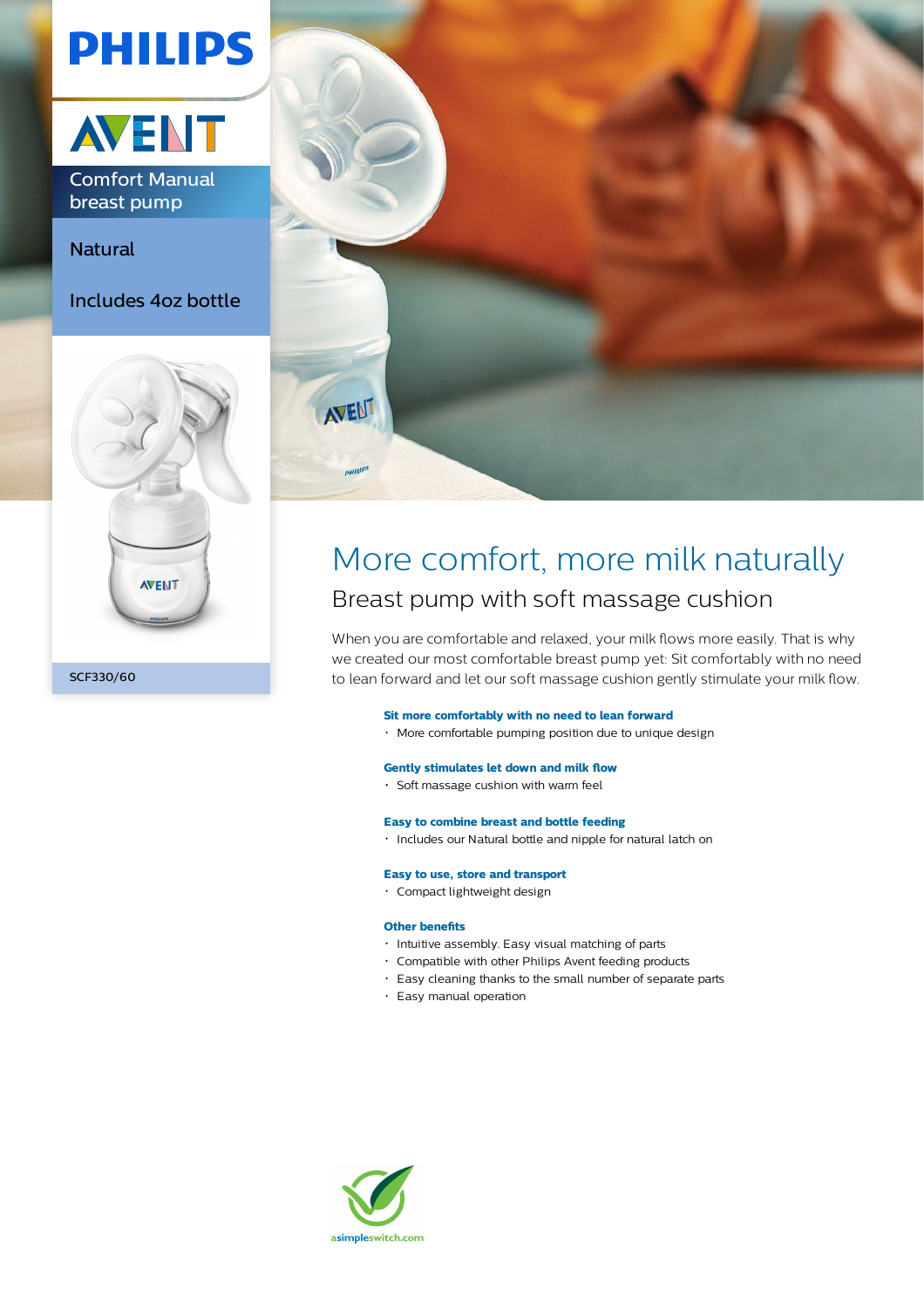# **Highlights**

#### **Soft massage cushion**



Our massage cushion has a new soft velvety texture that gives a warm feel to the skin for comfortable, gentle stimulation of your milk flow. The cushion is designed to gently mimic your baby's suckling to help stimulate let down.

#### **Includes our Natural nipple**



The wide breast shaped nipple promotes natural latch on similar to the breast, making it easy for your baby to combine breast and bottle feeding.

#### **Intuitive assembly**



Easy visual matching of parts for intuitive assembly.

#### **Fully compatible range**



This breast pump can be used in combination with other feeding products in the Philips Avent range, including our Classic bottles and milk storage containers. Philips Avent also provides a range of breast care accessories to help you breastfeed for longer and enhance your comfort.

#### **Easy cleaning**

Cleaning is easy, thanks to the small number of separate parts. All parts are dishwasher proof.

# **Easy manual operation**

The manual breast pump is ideal if you express milk occasionally and value compactness. Easily operated with one hand.

# **Compact design**



The breast pump has a compact design, which makes it easy to position. Its ergonomically shaped handle offers a comfortable hold and full control when expressing milk. Being small

and lightweight means it is easy to store and transport, making pumping on-the-go more discreet.

#### **More comfortable position**



The breast pump has a unique design, so your milk flows directly from your breast into the bottle, even when you are sitting up straight. This means you can sit more comfortably when pumping: no need for you to lean forward to make sure all your milk ends up in the bottle. Sitting comfortably and being relaxed when pumping, naturally helps your milk to flow more easily.



**Philips Green Logo**

Philips Green Products can reduce costs, energy consumption and CO2 emissions. How? They offer a significant environmental improvement in one or more of the Philips Green Focal Areas – Energy efficiency, Packaging, Hazardous substances, Weight, Recycling and disposal and Lifetime reliability.